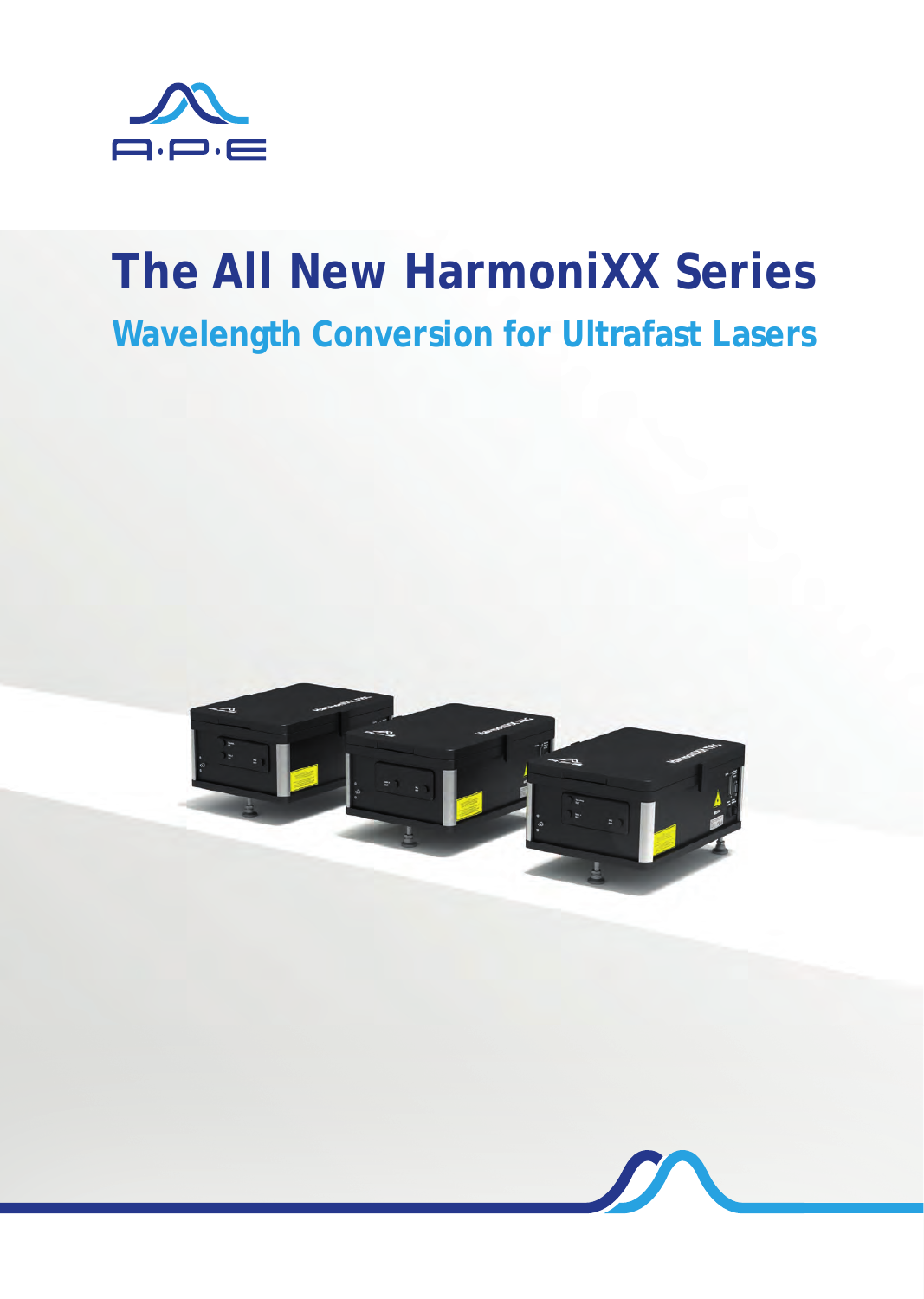## **The All New HarmoniXX Series**

### Meet the New HarmoniXX Wavelength Conversion Series from APE

- The HarmoniXX series has been completely re-engineered to incorporate stepper motors for precise wavelength adjustment. This enhancement makes optimum wavelength conversion quicker and easier than ever before.
- With its modular design, the HarmoniXX series offers the broadest wavelength range on the market and can be adapted to nearly all lasers, whether tunable or fixed frequency.
- The new models also feature automated output power optimization at the press of a button.



#### HarmoniXX SHG/THG/FHG at a Glance

- $\blacksquare$  High conversion efficiency
- Easy alignment and automatic wavelength tuning  $\blacksquare$
- Suitable for both tunable and fixed frequency fs and ps lasers  $\left\vert \cdot\right\vert$
- **EXCELLENT FROM DEAM** Excellent pointing stability and beam profile
- Remote operation via software GUI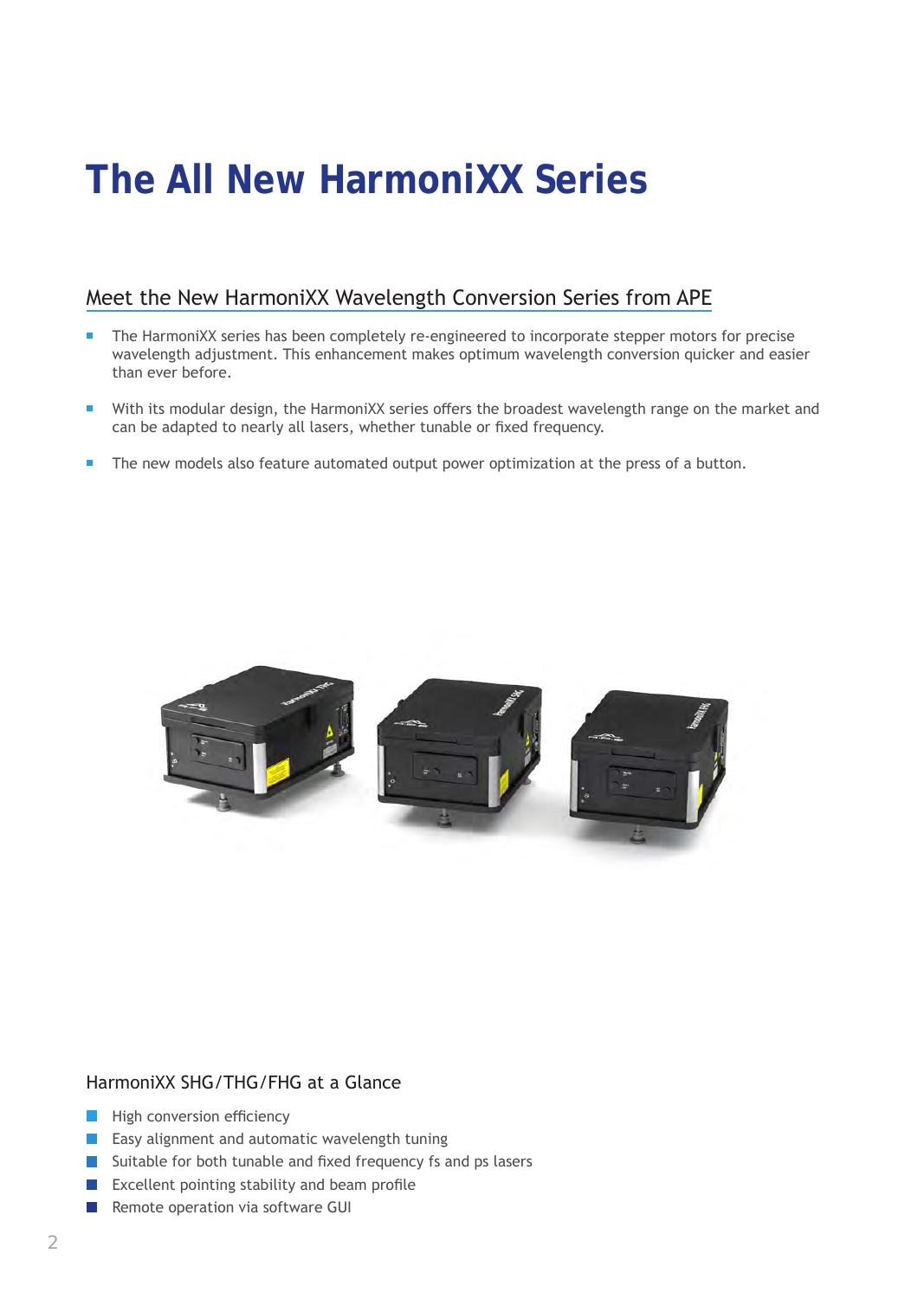

### **Tunable Harmonic Generation**

### SHG/THG/FHG Wavelength Conversion for Ultrafast Lasers

- The HarmoniXX product line is a series of frequency converters for ultrafast lasers. Built as a modular system, it is ideal for Ti:Sapphire lasers as well as many other wavelength ranges, covering Second Harmonic Generation (SHG), Third Harmonic Generation (THG) and Fourth Harmonic Generation (FHG).
- The focus is on user-friendliness and a compact design. By featuring a quick exchange of optics, the HarmoniXX devices can be used for a wide pulse duration range, from femtoseconds to several picoseconds.
- All units are optimized for highest conversion efficiency at various laser power levels. They also display minimum pulse broadening while maintaining good spatial beam profile.

#### Harmonic Generation: Doubling, Tripling, Quadrupling

- Generation of higher harmonics is a simple way to generate new photons with twice (or even higher) the energy (or frequency), and therefore to achieve a shorter wavelength. As many lasers emit light in the (near) infrared wavelength region, the HarmoniXX series by APE extends the use of lasers for a wider range of applications.
- The HarmoniXX series features frequency doubling, tripling and quadrupling. Starting from the lowest available wavelength such as that from a Ti:Sapphire laser, at 680 nm, it is possible to reach 340 nm (SHG), 227 nm (THG) or 210 nm (FHG 2+2). HarmoniXX FHG 3+1 is able to reach even 190 nm.



**.** HarmoniXX devices can convert wavelengths over a wide range. Not only for tunable laser systems, the HarmoniXX is taking care of the wavelength alignment. **.** HarmoniXX devices expand the wavelength range for all fs and ps laser systems. The illustration above shows the output wavelength range of a Ti:Sa laser combined with a frequency doubling (SHG), -tripling (THG), or -quadrupling (FHG) system.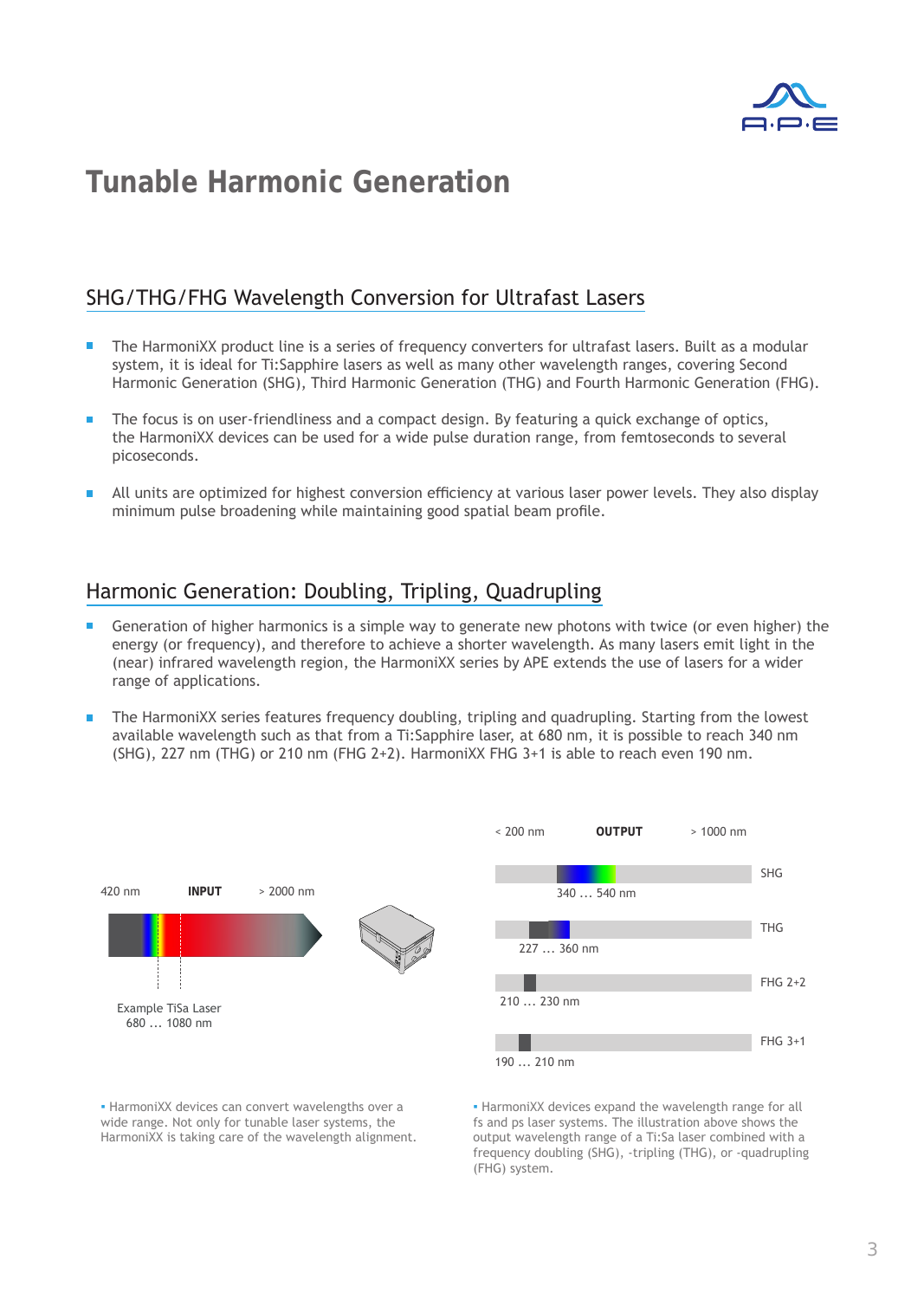## **HarmoniXX**

### Discover Engineering at its Best

Numerous advances have been made in both performance and usability. In addition to precise motor control on all critical adjustable parts, the HarmoniXX series features a special walk-off compensation mechanism, designed for highest stability and an unprecedented level of wavelength optimization.



and conversion efficiency.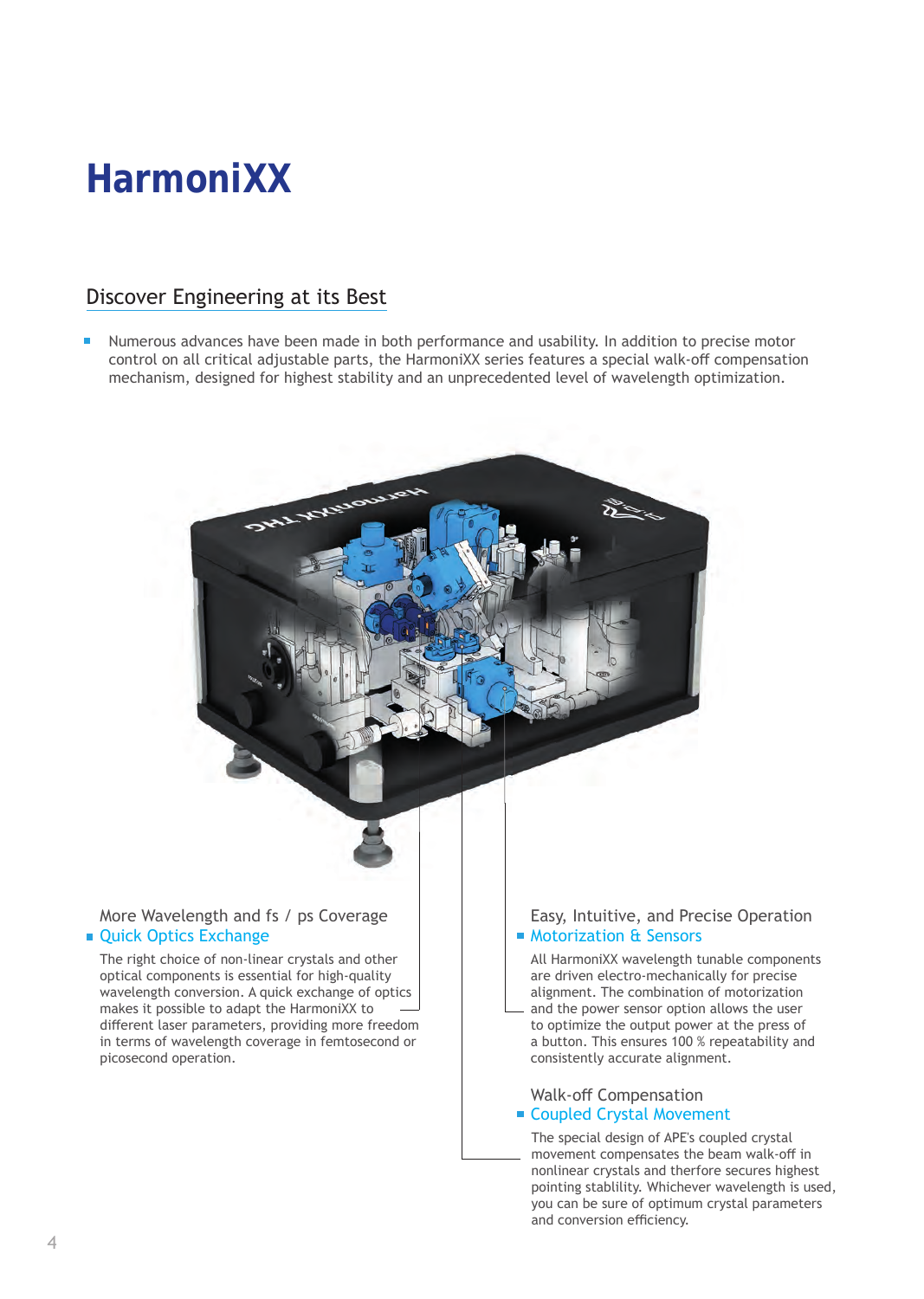

## **... Changing Wavelength Conversion**

### Precise Motor Control is the New Standard

- The APE HarmoniXX series is now equipped with precise stepper motors to control all elements that require regular adjustment via the software GUI.
- This eliminates the need to open the device at all during alignment, which further improves the laser safety of the devices and keeps the optical elements free from contamination.
- APE offers the user all necessary tools for integration of the HarmoniXX into an automated laboratory setup.

### Wavelength Coverage in Flexible Design

A flexible design, with a quick optics exchange for greater utility, allows the HarmoniXX to be configured for different laser types or alternative wavelength combinations and pulse durations. The quick-exchange optics are color-coded for a simple assignment of the different crystal types.

### Auto Power Optimization

The HarmoniXX automatically optimizes all elements to maximum output power, even if the exact laser wavelength is unknown or changing. This feature is optionally available for all SHG, THG and FHG (2+2) HarmoniXX devices.

#### Walk-off Compensation for Exceptional Performance

The integrated walk-off compensation design ensures constant pointing stability and enables an enhanced conversion efficiency and beam quality while changing the wavelength of the HarmoniXX. The assembly set consists of entangled crystal movement compensators for a perfect crystal match in all experimental conditions.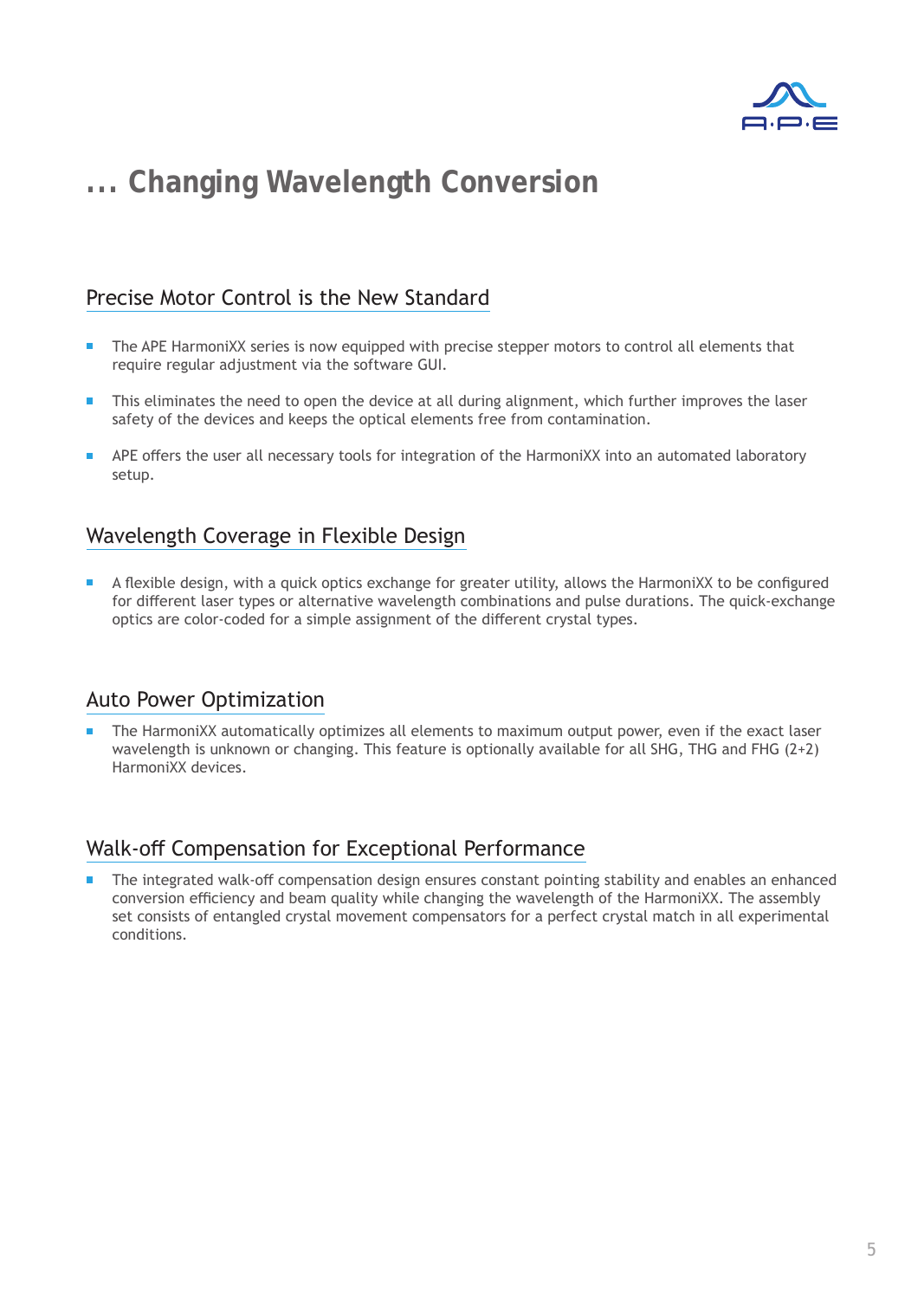## **HarmoniXX Software**

### HarmoniXX Software GUI

- П The HarmoniXX software enables the user to control all relevant parameters through a software GUI on the PC and gives direct access to the motors.
- $\mathbf{r}$ This software allows continuous tracking and automatic tuning of the wavelength when a spectrometer is connected.
- Integration into an automated laboratory setup is simple via the TCP/IP interface. Sample command sets are provided by APE.



*Software Interface* 

ø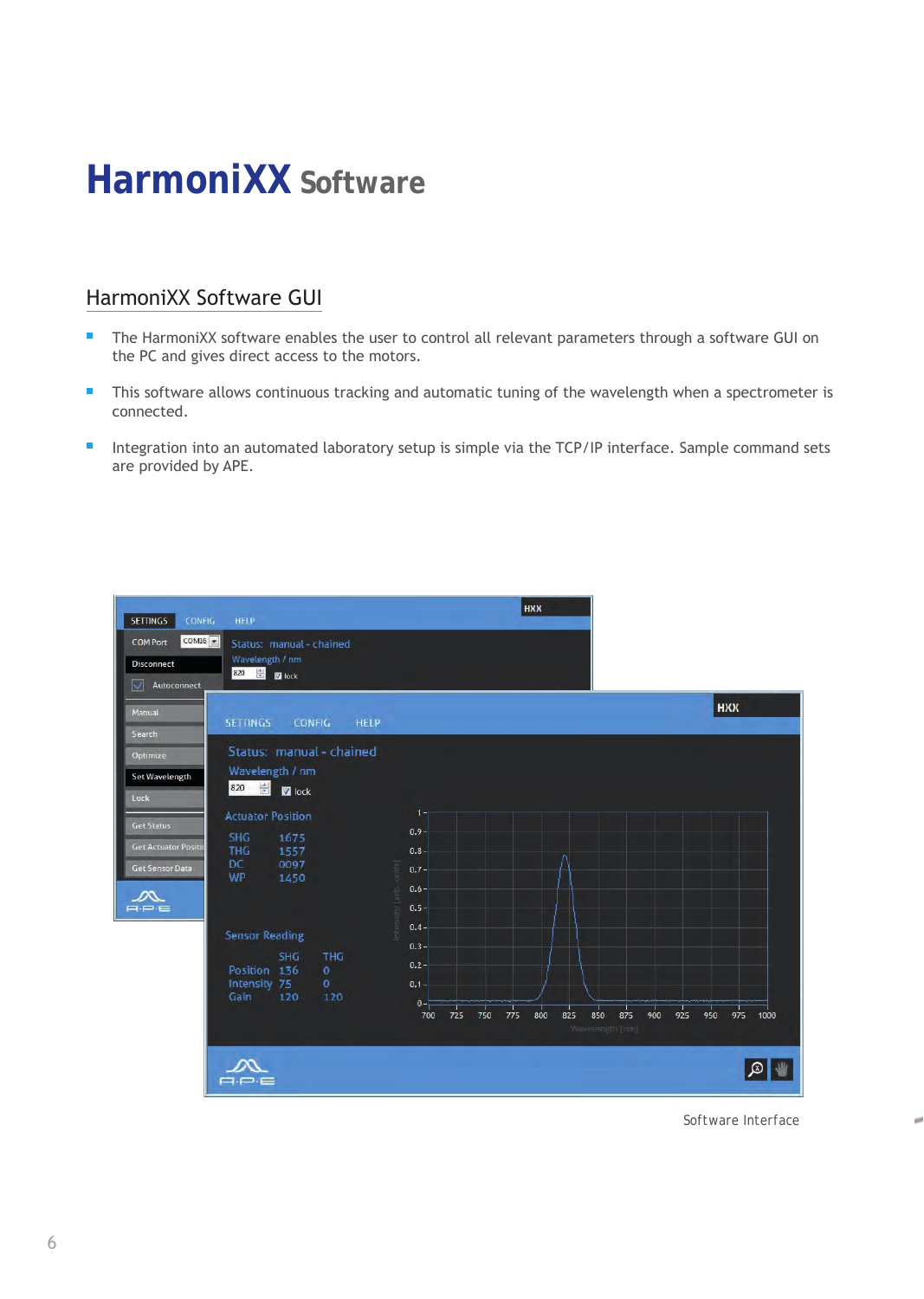

Afteraux

## **HarmoniXX The Industry Standard**

### Full Support for Industry Standards and Homebuilt Systems

- The well-established HarmoniXX family handles a wide variety of laser systems, pulse widths, and wavelengths from different manufacturers and homebuilt solutions.
- If your preferred system is not listed, contact us. We are always happy to help.

■ Chameleon Coherent ■ Mira 900 Coherent ■ Chameleon Compact OPO Coherent/APE ■ Mira OPO Coherent/APE ■ Discovery Coherent ■ Chameleon Vision Coherent ■ Chameleon Ultra ■ Fidelity Coherent ▪ Paladin Advanced Coherent + Levante Emerald OPO Coherent/APE **·** RegA Coherent ■ Vitara Coherent ■ Inspire Spectra Physics ■ Inspire OPO Spectra Physics ■ MaiTai Spectra Physics ■ Tsunami Spectra Physics ■ taccor tune Laser Quantum ■ Levante IR OPO APE ■ Levante Emerald OPO APE  $\blacksquare$  picoEmerald APE  $\blacksquare$  Emerald Engine APE  $\blacksquare$ <br>OPO-X APE  $\blacksquare$  Goji Amplitude  $\blacksquare$  Orange HP + Levante IR Menlo/APE ■ FemtoFiber ultra 1050 + Levante IR Toptica/APE ▪ Aeropulse NKT

*If your preferred system should not be listed, you are welcome to make an inquiry.*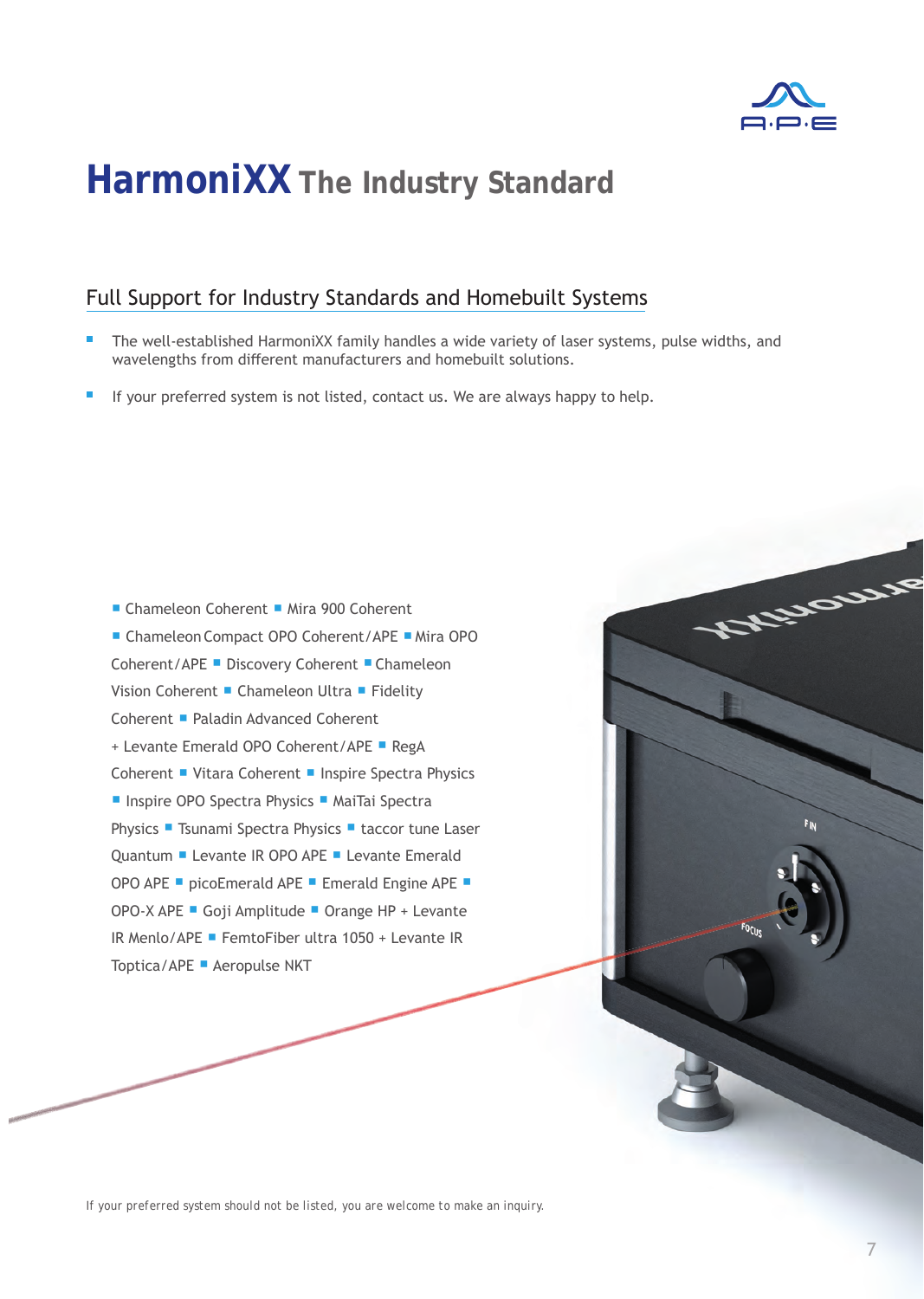## **HarmoniXX** Specifications

| <b>SHG</b>                   |                                                                                           |
|------------------------------|-------------------------------------------------------------------------------------------|
| Input Wavelength Range       | $\langle 420 \rangle$ 2000 nm (Spanning 1 Octave with one Optics Set; e.g. 650 - 1300 nm) |
| Output SHG                   | $\le$ 210  > 1000 nm (e.g. 340  540 nm for TiSa)                                          |
| Output Fundamental           | Available                                                                                 |
| <b>Pulse Duration</b>        | fs or ps                                                                                  |
| <b>Conversion Efficiency</b> | E.g. 40 % at 130 fs; e.g. 15 % at 2 ps                                                    |
| <b>Walkoff Compensation</b>  | Built-in mechanical walkoff compensator                                                   |
| Polarization (Linear)        | Input: horizontal, SHG Out: vertical, Fundamental Out: horizontal                         |
| Automation                   | Fully Motorized, GUI /Software included, Auto Power Adjustment as Option                  |

#### **THG**

| Input Wavelength Range       | 680  > 2000 nm (Spanning 1 Octave with one Optics Set; e.g. 650 - 1300 nm)                                                                                                                                                                                                                                                                                                                    |                                          |  |
|------------------------------|-----------------------------------------------------------------------------------------------------------------------------------------------------------------------------------------------------------------------------------------------------------------------------------------------------------------------------------------------------------------------------------------------|------------------------------------------|--|
| Output THG                   | Down to < 230 nm (e.g. 227  360 nm for TiSa)                                                                                                                                                                                                                                                                                                                                                  |                                          |  |
| Output SHG                   | Available                                                                                                                                                                                                                                                                                                                                                                                     |                                          |  |
| Output Fundamental           | Available                                                                                                                                                                                                                                                                                                                                                                                     |                                          |  |
| <b>Pulse Duration</b>        | fs or ps                                                                                                                                                                                                                                                                                                                                                                                      |                                          |  |
| <b>Conversion Efficiency</b> | THG 10 % (fs), $3\%$ (ps) <sup>*</sup><br>SHG 20 % (fs), 10 % (ps)*                                                                                                                                                                                                                                                                                                                           | *depends on laser model / pulse duration |  |
| <b>Walkoff Compensation</b>  | Built-in mechanical walkoff compensator                                                                                                                                                                                                                                                                                                                                                       |                                          |  |
| Polarization (Linear)        | Input: horizontal, THG Out: horizontal, SHG Out: vertical, Fundamental Out: vertical                                                                                                                                                                                                                                                                                                          |                                          |  |
| Delay Compensation           | Unlike conventional triplers, the HarmoniXX THG requires less adjustment efforts because<br>no separation and recombination of the interacting beams is needed. This user-friendly<br>feature has one common optical beam path for all interacting beams. It is implemented<br>by means of a proprietary delay compensator and provides consistent spatial overlap for<br>optimum efficiency. |                                          |  |
| Automation                   | Fully Motorized, GUI / Software included, Auto Power Adjustment as Option                                                                                                                                                                                                                                                                                                                     |                                          |  |

#### **FHG 2+2**

| Input Wavelength Range      | 840  920 nm (other wavelengths on request)                                             |                                          |
|-----------------------------|----------------------------------------------------------------------------------------|------------------------------------------|
| Output                      | Down to 210 nm (e.g. 210  230 nm for TiSa)                                             |                                          |
| Output SHG, Fundamental     | Available                                                                              |                                          |
| <b>Pulse Duration</b>       | fs or ps                                                                               |                                          |
| Conversion Efficiency       | FHG 4 $%$ (fs) <sup>*</sup>                                                            | *depends on laser model / pulse duration |
| <b>Walkoff Compensation</b> | Built-in mechanical walkoff compensator                                                |                                          |
| Polarization (Linear)       | Input: horizontal, FHG Out: horizontal, SHG Out: vertical, Fundamental Out: horizontal |                                          |
| Automation                  | Fully Motorized, GUI / Software included, Auto Power Adjustment as Option              |                                          |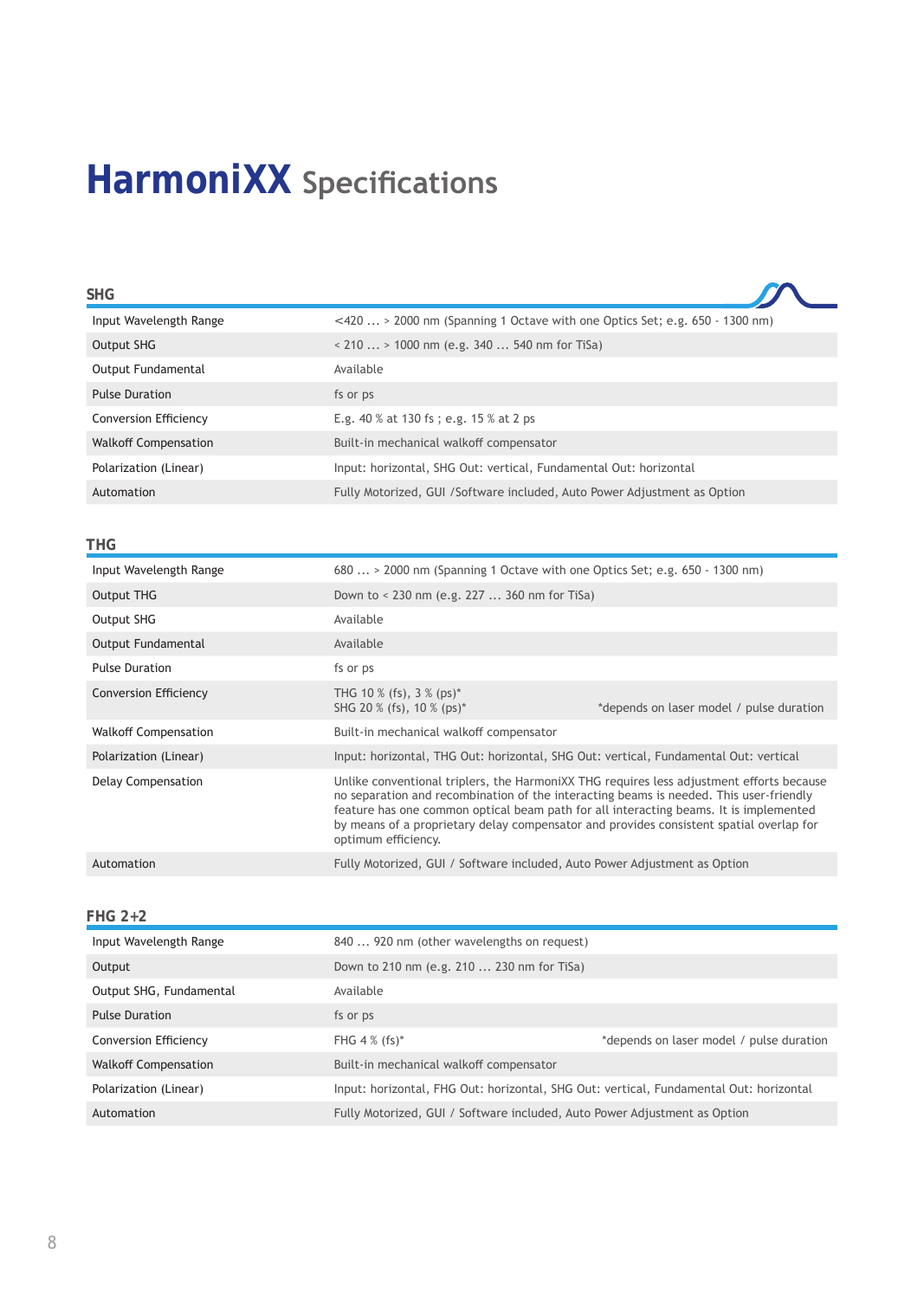

## **... Specifications**

| FHG 3+1                      |                                                                                                            |                                          |
|------------------------------|------------------------------------------------------------------------------------------------------------|------------------------------------------|
| Input Wavelength Range       | 760  920 nm (other wavelengths on request)                                                                 |                                          |
| Output                       | Down to 190 nm (e.g. 190  210 nm for TiSa)                                                                 |                                          |
| Output THG, SHG, Fundamental | Available                                                                                                  |                                          |
| <b>Pulse Duration</b>        | fs or ps                                                                                                   |                                          |
| <b>Conversion Efficiency</b> | FHG < $0.1 %$ (fs) <sup>*</sup>                                                                            | *depends on laser model / pulse duration |
| Polarization (Linear)        | Input: horizontal, FHG Out: vertical, THG Out: horizontal, SHG Out: vertical,<br>Fundamental Out: vertical |                                          |
| Automation                   | On request                                                                                                 |                                          |
| Options                      |                                                                                                            |                                          |
| Auto Power Adjustment        | Automated output power optimization at the press of a button                                               |                                          |
| Quick Exchangable Optics Set | Wavelength range exchange sets<br>Pulse duration exchange set fs - ps                                      |                                          |
|                              |                                                                                                            |                                          |

#### **SHG Power Pumped with Ti:Sapphire**







#### **HarmoniXX THG, SHG in THG and FHG 2+2 Power Pumped with Ti:Sapphire**

Typical tuning curves of HarmoniXX THG, SHG in THG and FHG 2+2 power pumped with TiSa laser at about 3.5 W, 80 MHz, 130 fs.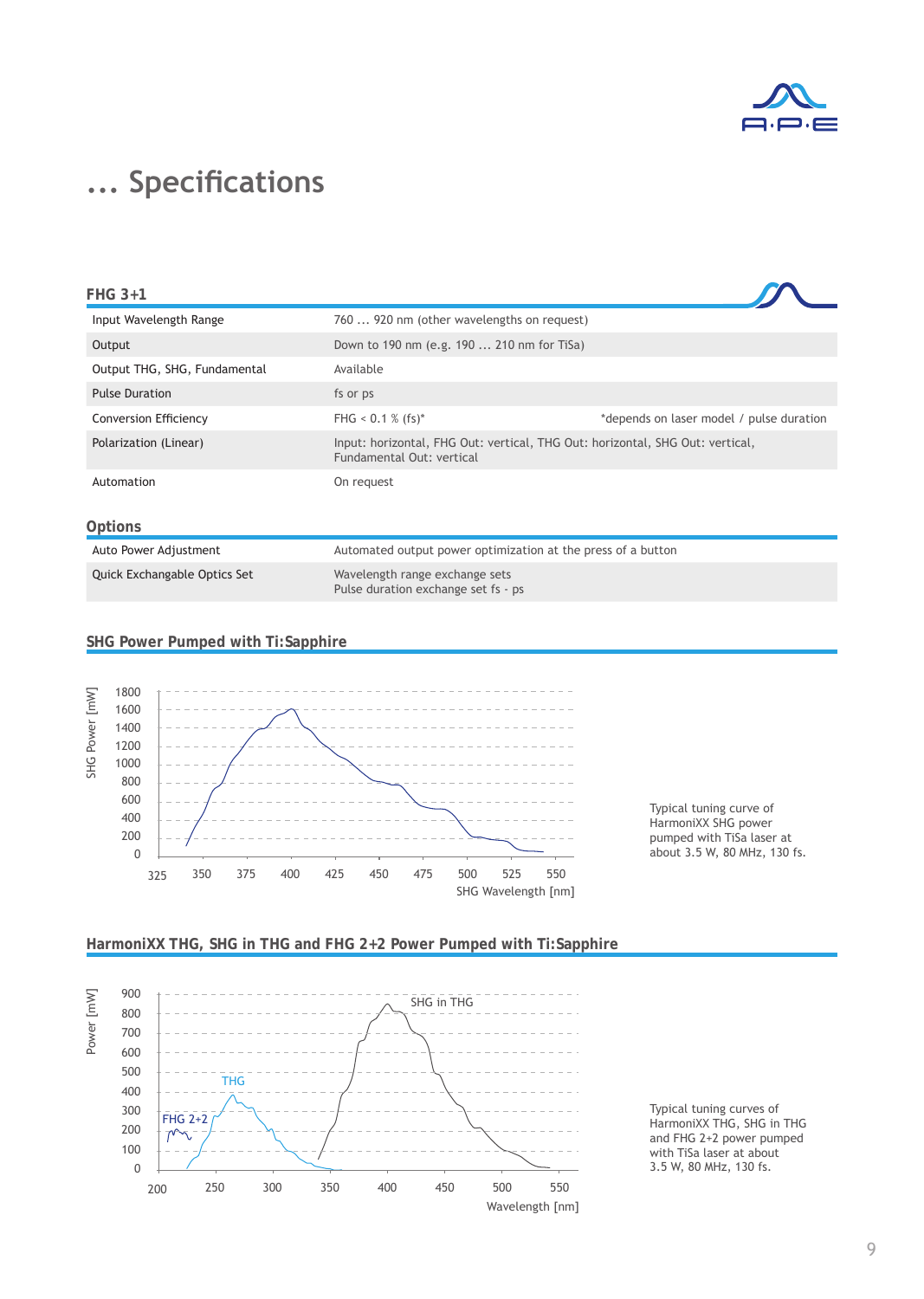## **HarmoniXX Technical Drawings** *All Dimensions in mm*

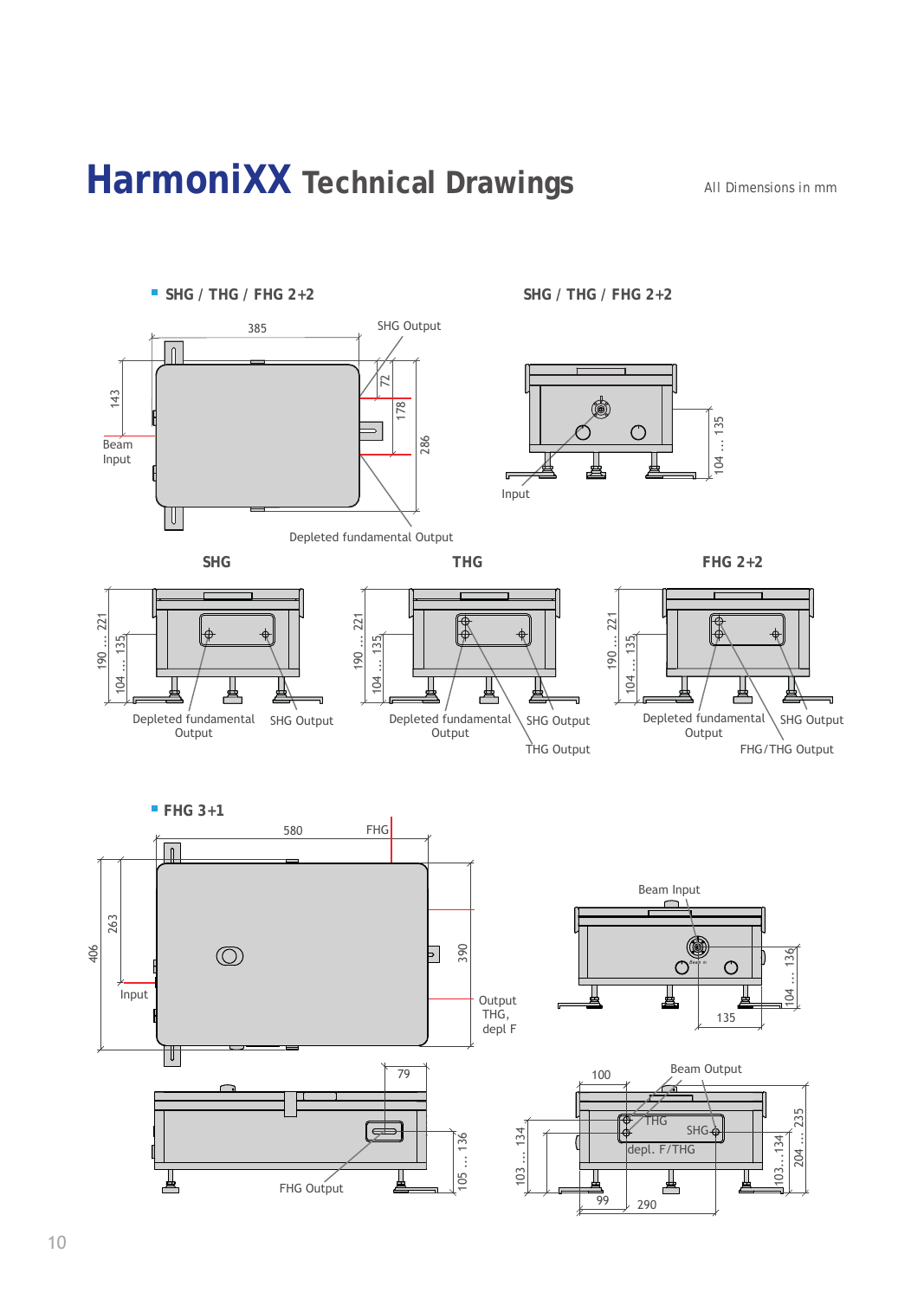

### **APE PRODUCT PORTFOLIO**

### Optical Parametric Oscillators

fs / ps MHz OPO | fixed frequency pumped fs / ps MHz OPO | Ti:Sa laser pumped ns kHz | fixed frequency pumped OPO pump sources

### Optical Parametric Amplifier

fs high power OPA | fixed frequency pumped

### Laser Diagnostics

Autocorrelators Spiders Spectrometers Peak Power Monitoring

### Wavelength Conversion

Harmonic Generators SHG / THG / FHG Difference Frequency Generation (DFG)

### Pulse Manipulation

Pulse Pickers Cavity Dumpers Optical Delay Lines Pulse Compressors Pulse Shapers

### Acousto-Optics

Optical Modulators Intensity Modulators Frequency Shifters